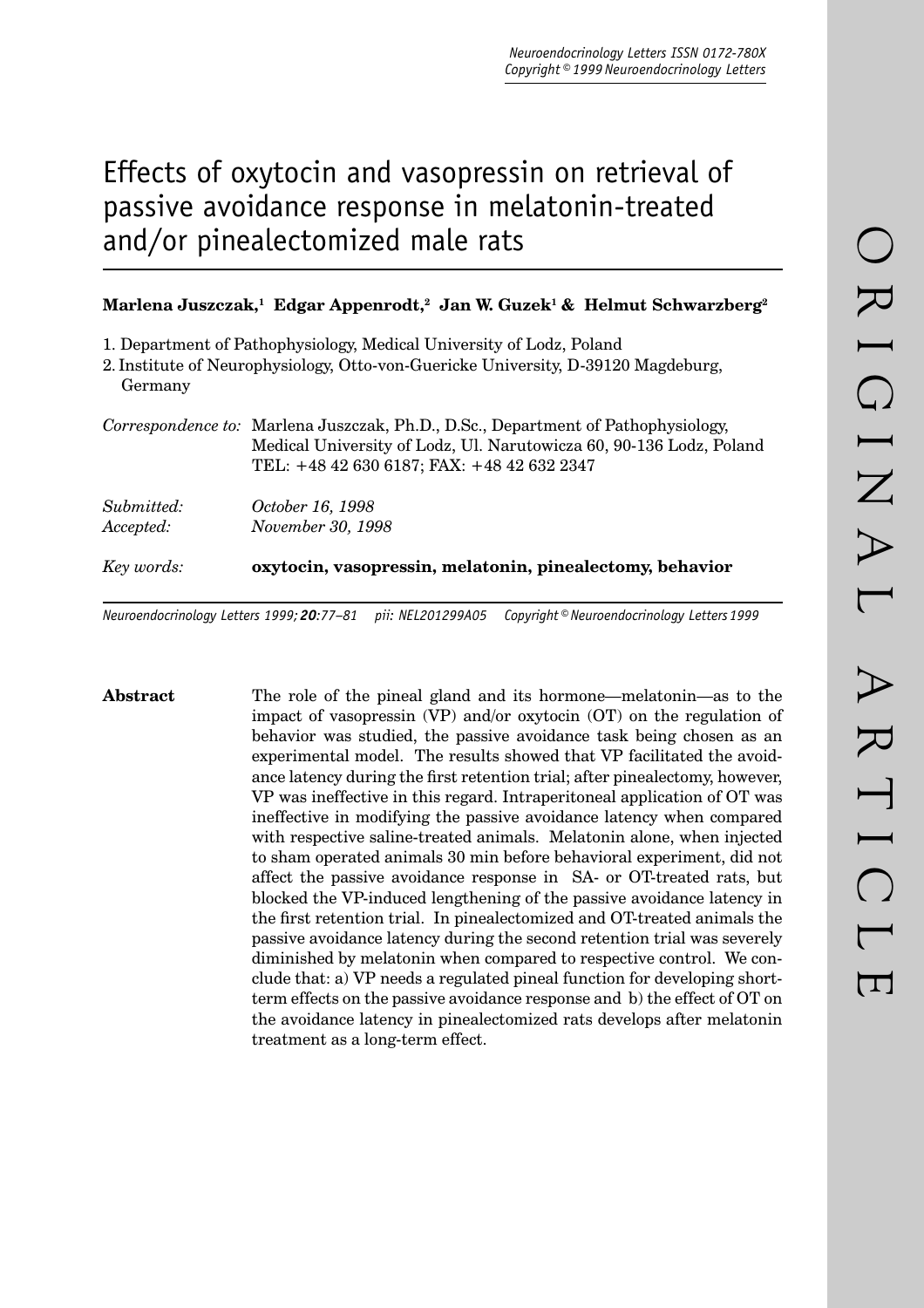## **Introduction**

The influence of the pineal gland and its hormone melatonin (MLT) on the vasopressin (VP) and oxytocin  $(OT)$  release and their content in the hypothalamoneurohypophysial system is now well established. Pinealectomy diminishes the neuro hypophysial VP and OT content (Juszczak and Guzek 1983, 1988) while treatment with MLT modifies these hormones' release, depending on a dose used, both *in vivo* (Juszczak and Stempniak 1997; Bojanowska and Forsling 1997) and *in vitro* (Juszczak et al. 1992, 1995; Yasin et al. 1993).

Studies concerning the effects of MLT on memory processes have shown that this hormone affects the active and passive avoidance behavior (Kovacs et al. 1974; Datta and King 1977) as well as the open field behavior (Golus and King 1981) in the rat. In this regard, the neurohypophysial neuropeptides are known to be effective: VP facilitates the consolidation as well as intensifies the retrieval of passive avoidance response (Bohus et al. 1978; Bohus 1996) while OT usually has an opposite to VP effects on these processes (Bohus et al. 1978; De Wied et al. 1991).

Although the pineal gland and MLT have been demonstrated to play a role in some behavioral processes, such aspects of pineal-neurohypophysial relationships are still poorly understood. Recently, it was shown that the effect of VP on the passive avoidance response depends upon intact pineal function (Juszczak et al. 1996a) and that MLT plays some role in this respect. Thus, the aim of the present investigations was to study the role of MLT as to the impact of OT/VP on the regulation of behavior, the passive avoidance task being chosen as an experimental model.

## **Materials and methods**

### *Animals*

Three-month old male Wistar rats were housed under a 12/12 hr light-dark schedule (lights on from 6 a.m.) and at a room temperature. The animals received standard pelleted food and had free access to tap water. They were sham operated or pinealectomized under light pentobarbital (50 mg/kg) anaesthesia following the procedure described by Kuszak and Rodin (1977). Sham operation consisted of an identical surgical trauma, including ligature and resection of the superior sagittal sinus, but without removing the pineal gland (Table 1).

*Experimental design (Table 1).* One hundred and three rats, both pinealectomized (PX) or sham operated (SO), were used for the experiments after a recovery period of about three weeks. In both groups six further experimental subgroups were set up:

1) rats injected intraperitoneally (ip) with 500 ng of OT (Oxytocin, Sigma) dissolved in 0.9% saline as well as with MLT (N-Acetyl-5-methoxytryptamine, Sigma) solution dissolved in the vehicle (VEH; 1.0% ethanol in 0.9% saline) in a daily dose of 100  $\mu$ g  $MLT$  (= 0.1 ml solution, subcutaneously [sc]) per rat; 2) rats injected ip with 500 ng of VP (Arg8-vasopressin, Serva) dissolved in 0.9% saline as well as with MLT solution; 3) rats similarly injected with 500 ng of OT and additionally with the VEH in a daily dose of 0.1 ml solution per rat; 4) rats similarly injected with 500 ng VP and additionally with the VEH; 5) rats injected with saline and with MLT solution; 6) rats injected with saline and VEH (control groups).

## *Experimental procedure*

The passive avoidance behavior was studied by one trial learning paradigm as described by Ader et al. (1972) with minor modifications (Juszczak et al. 1996a). The behavioral experiments started at 08.30. Rats were placed on an illuminated platform with the head facing away from the opening to the dark compartment of the box and were allowed to enter a dark compartment with a grid floor inside (the first contact of animals with the experimental situation). On the following day, after an additional trial, an unavoidable footshock was delivered through the grid floor. About 23 hours after single learning trial with footshock, the animals were injected  $(= 0.5 \text{ ml})$  per

| <b>Table 1.</b> Experimental design and number of animals (n) per group |                                  |                                    |                                   |                                  |                                  |  |  |
|-------------------------------------------------------------------------|----------------------------------|------------------------------------|-----------------------------------|----------------------------------|----------------------------------|--|--|
| Sham operation<br>(SO)<br>Subgroups                                     | Vehicle<br>(VEH)-treated<br>rats | Melatonin<br>(MLT)-treated<br>rats | Pinealectomy<br>(PX)<br>Subgroups | Vehicle<br>(VEH)-treated<br>rats | Melatonin (MLT)-<br>treated rats |  |  |
| <b>Saline</b>                                                           | SO-VEH-SA                        | SO-MLT-SA                          | (SA)-injected rats                | PX-VEH-SA                        | PX-MLT-SA                        |  |  |
| (SA)-injected rats                                                      | (8)                              | (10)                               |                                   | (8)                              | (8)                              |  |  |
| Oxytocin                                                                | SO-VEH-OT                        | SO-MLT-OT                          | (OT)-injected rats                | PX-VEH-OT                        | PX-MLT-OT                        |  |  |
| (OT)-injected rats                                                      | (9)                              | (9)                                |                                   | (9)                              | (9)                              |  |  |
| Vasopressin                                                             | SO-VEH-VP                        | SO-MLT-VP                          | (VP)-injected rats                | PX-VEH-VP                        | SO-MLT-VP                        |  |  |
| (VP)-injected rats                                                      | (7)                              | (9)                                |                                   | (9)                              | (8)                              |  |  |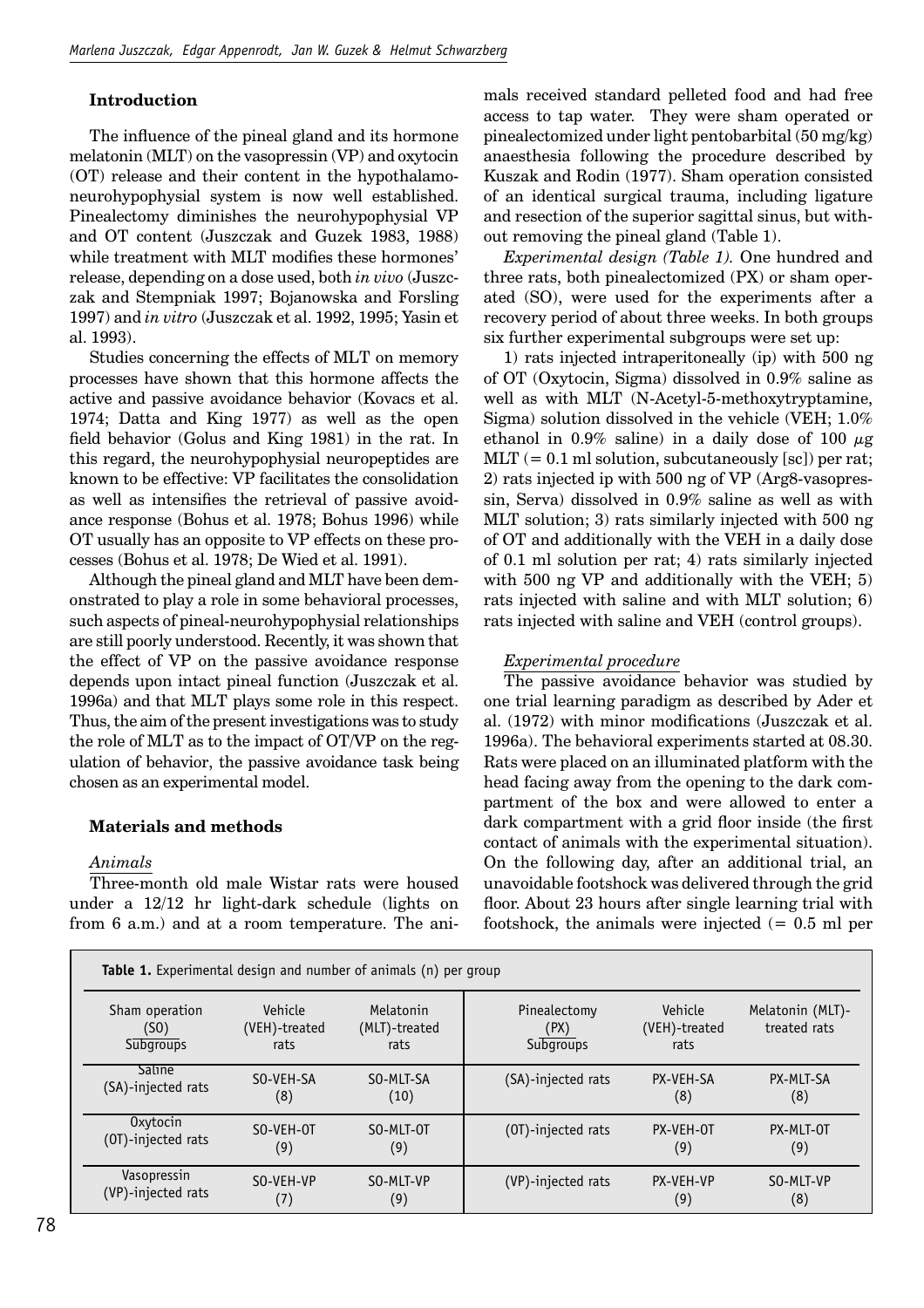rat) with OT or VP dissolved in 0.9% saline or with 0.9% saline alone, respectively. Thirty minutes later, the injection of MLT or VEH solution was given. The retention of passive avoidance behavior was tested 24 hours after learning trial with footshock (first retention), i.e., 60 minutes following OT/VP or saline injections and 30 minutes after MLT or VEH injections, by measuring the latency necessary for the rat to enter the dark compartment. The same procedure for passive avoidance test was repeated on the next day, i.e., 48 hours after learning trial with footshock (second retention).

#### *Statistical evaluation of the results.*

Significance of the differences between means was evaluated by non-parametric ANOVA followed by Mann-Whitney U-test, using  $p < 0.05$  as the minimal level of significance.

#### **Results**

In sham-operated rats VP facilitated the avoidance latency during the first (but not during the second) retention trial; after pinealectomy, however, VP was ineffective in this regard. On the other hand, ip application of OT was ineffective in modifying the passive avoidance latency (during the first and second retention trial) when compared with respective saline-treated animals (Fig. 1A, B). Melatonin alone, when injected to sham operated animals 30 minutes before behavioral experiment, did not affect the passive avoidance response in SA- or OT-treated rats, whereas similarly injected into VP-treated rats, it blocked the VP-induced lengthening of the passive avoidance latency in the first retention trial. Melatonin, when injected to sham-operated rats, did not affect the passive avoidance response during the second retention trial in OT/VP/SA-injected rats. However, in pinealectomized and OT-treated animals the passive avoidance latency during the second retention trial was severely diminished by MLT when compared to respective control (Fig. 1B).

#### **Discussion**

## *The effects of VP and/or OT on behavior and memory processes*

The lengthening of avoidance latency, as found in this study one hr after VP administration in pinealintact animals, was not unexpected: such effect of VP on passive avoidance behavior has already been reported (Bohus et al. 1978; Bohus 1996; Juszczak et al. 1996a). Moreover, similarly to previous observations (Juszczak et al. 1996a) the effect of VP on passive avoidance behavior could not be seen in pinealectomized animals one hr after VP injection,

**Figure 1.** The effect of melatonin (MLT) on the passive avoidance latency in sham operated (SO) or pinealectomized (PX) as well as oxytocin (OT)-, vasopressin (VP)- or saline  $(SA)$ -injected rats during the first  $(A)$ and the second (B) retention test (mean + S.E.M.; number of animals:  $n = 7-10$ ).



i.e., during the first retention trial. During the second retention trial (i.e., 25h after VP administration), however, the influence of VP on avoidance latency could be seen neither in sham-operated nor in pinealectomized animals. Therefore, the present findings seem to suggest that exogenous VP exerts short-term effect on the passive avoidance behavior and that an intact pineal gland is needed for developing such effect.

Oxytocin is considered to be an amnesic neuropeptide (Bohus et al. 1978); however, there are also reports which contradict such a suggestion (see: Engelman et al. 1996). The treatment of neonatal rats with OT did not change the latency times in the learning trial or the 24h retention trial in the passive avoidance test (Boer et al. 1994). After ip administration OT had no effect on learning in animals under conditions of normal water balance, whereas in thirsty rats it caused a clear amnesic effect (Schulz et al. 1976). In the present experiment, no effect of exogenous OT on the avoidance latency in rats with intact pineal gland could be seen in the first or the second retention trial. However, the passive avoidance latency was severely diminished by OT in pinealectomized and MLT-treated animals during the

79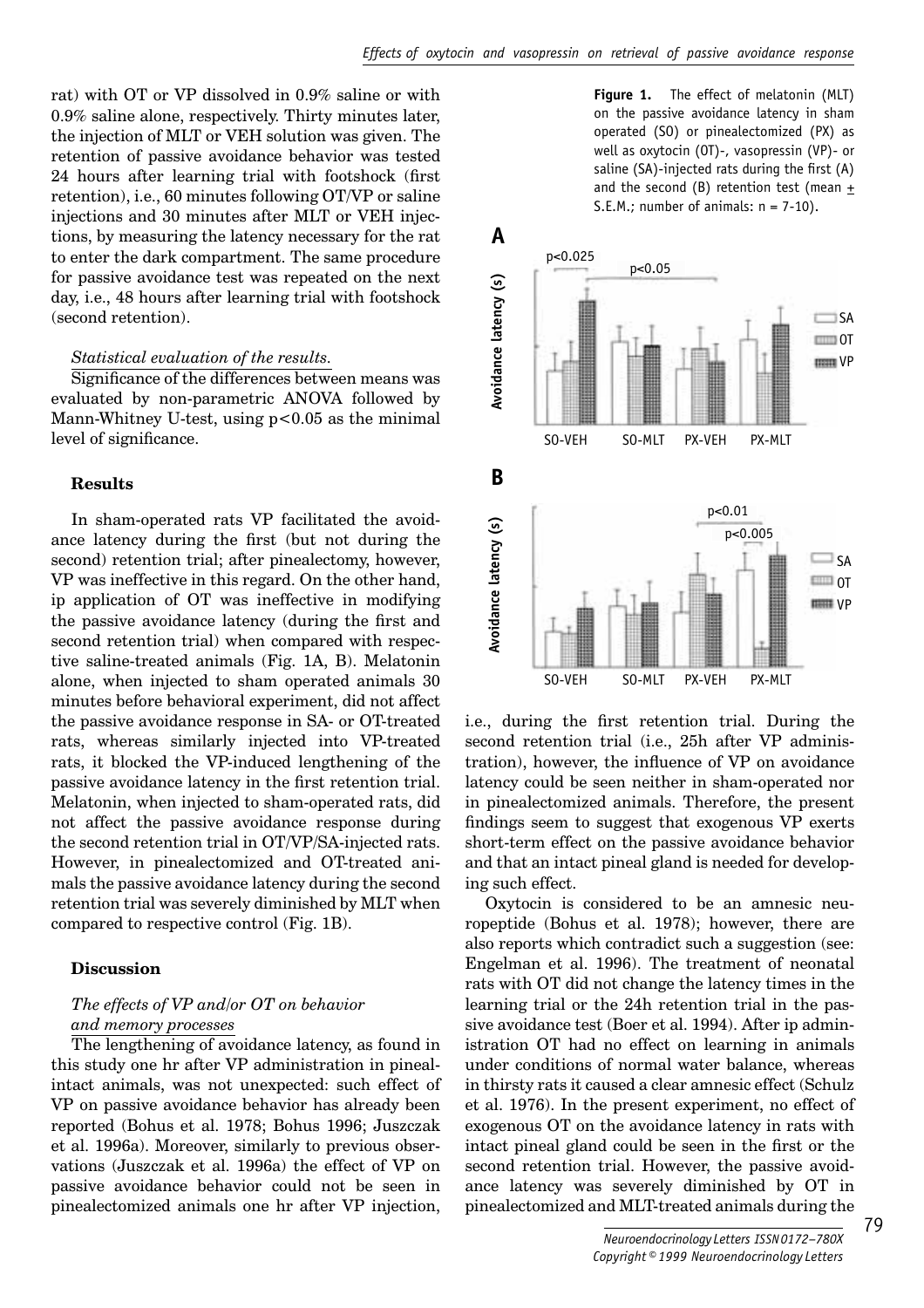second, but not during the first retention trial. Similarly, the long-lasting (48h) effect of OT on self-stimulation in the rat could be seen after its intracerebroventricular application (Schwarzberg et al. 1978). These results may suggest that exogenous OT, possibly because of its effect on the release of endogenous OT (Moss and Richard 1989), requires some time before any changes in behavior and/or memory processes are developed. Moreover, some possible, more complex interactions between neurohypophysial peptides involved in memory processes (VP and/or OT) and the pineal gland function cannot be excluded. Indeed, it has been shown that the behavioral effects of VP could be seen only when the function of an other endocrine glands (i.e., levels of respective hormones in blood plasma) was within the physiological range (Schwarzberg and Pross 1992; Schwarz-berg et al. 1996).

# *The effects of melatonin on VP/OT-modifi ed memory processes*

Melatonin has been found to modulate the release of both posterior pituitary hormones under physiological (i.e., normal) conditions (Juszczak and Stempniak 1997; Bojanowska and Forsling 1997) as well as under some pathological states such as dehydration (Juszczak et al. 1986), hypertonic saline injection (Juszczak et al. 1996b) or stress (Juszczak 1998). Melatonin was also shown to modify the VP and OT release *in vitro* from the posterior pituitary (Juszczak et al. 1992, 1995) as well as from the hypothalamus (Yasin et al. 1993). Since both pinealectomy and MLT (Juszczak et al. 1986; Juszczak and Guzek 1988; Yasin et al. 1993) modify the VP and OT secretion from the hypothalamus, the main hypothesis of this study was that MLT plays an important role in mechanisms concerning the pineal-dependent effects of VP and/or OT on retrieval of the passive avoidance response. Melatonin was injected during the day, i.e., 30 minutes before the first retention trial in the passive avoidance test, according to the results of the *in vitro* experiments, which showed that the vasopressinergic and oxytocinergic neurons were most responsive to exogenous MLT during the light phase of the light, dark:cycle (Yasin et al. 1996). Melatonin did not affect the passive avoidance response (this study), but when injected to shamoperated and VP-treated animals it blocked (similarly to pinealectomy) the VP-induced lengthening of the response. However, in pinealectomized rats MLT modified the passive avoidance response neither in saline-treated nor in VP-treated rats. On the contrary, in pinealectomized and OT-treated animals the passive avoidance latency, in the second retention trial, was severely diminished by MLT when compared to respective control (this study).

vasopressinergic and oxytocinergic neurons are still not clear. Melatonin receptors have been demonstrated in several brain areas of male rat with high levels of binding over the suprachiasmatic nuclei (SCN) and pars tuberalis of the pituitary, but were described neither over the hypothalamic supraoptic (SON) and paraventricular (PVN) nuclei nor in the neurohypophysis (Morgan et al. 1994; Williams et al. 1995). After systemic administration, MLT crosses the blood-brain barrier and accumulates in the hypothalamus both in cytosolic and nuclear fractions (Menendez-Pelaez and Reiter 1993). Exogenous MLT may, therefore, modify VP/OT effects on memory processes via MLT receptors localized in the SCN; indeed, the SCN neurons project directly to the PVN. It is therefore possible that the neural input originating in the SCN and reaching the PVN affects, at least in part, the release of VP and OT within the brain: such a course of events is conceivable as to both normal and pinealectomized animals. In addition, MLT may act via MLT receptors localized in some nuclei of the limbic system (Morgan et al. 1994; Williams et al. 1995), which are known to participate in learning and memory functions (Bohus 1996). However, more studies are necessary to evaluate the role of the pineal in consolidation and retrieval processes.

The mechanisms of MLT action on the

On the basis of the present results we conclude that: a) VP needs a regulated pineal function for developing short-term effects on the passive avoidance response in the rat (which is in agreement with our previous studies) and b) the effect of OT on the avoidance latency in pinealectomized rats develops after MLT treatment as a long-term effect.

#### **Acknowledgments**

Dr. Marlena Juszczak was supported by the DAAD fellowship.

#### REFERENCES

- Ader R, Weijnen JAWM, Moleman P (1972) Retention of a passive avoidance response as a function of intensity and duration of electric shock. Psychon Sci 26:125–128.
- Boer GJ, Quak J, De Vries MC, Heinsbroek RPW (1994) Mild sustained effects of neonatal vasopressin and oxytocin treatment on brain growth and behavior of the rat. Peptides 15:229–236.
- Bohus B (1996) Behavioural effects of neuropeptides: central and peripheral mechanisms of action of vasopressin. In: Krisch B, Mentlein R (eds) The peptidergic neuron, Birkhauser Verlag Basel/Switzerland (pp 267–277)
- Bohus B, Kovacs GL, De Wied D (1978) Oxytocin, vasopressin and memory: opposite effects on consolidation and retrieval processes. Brain Res 157:414–417.